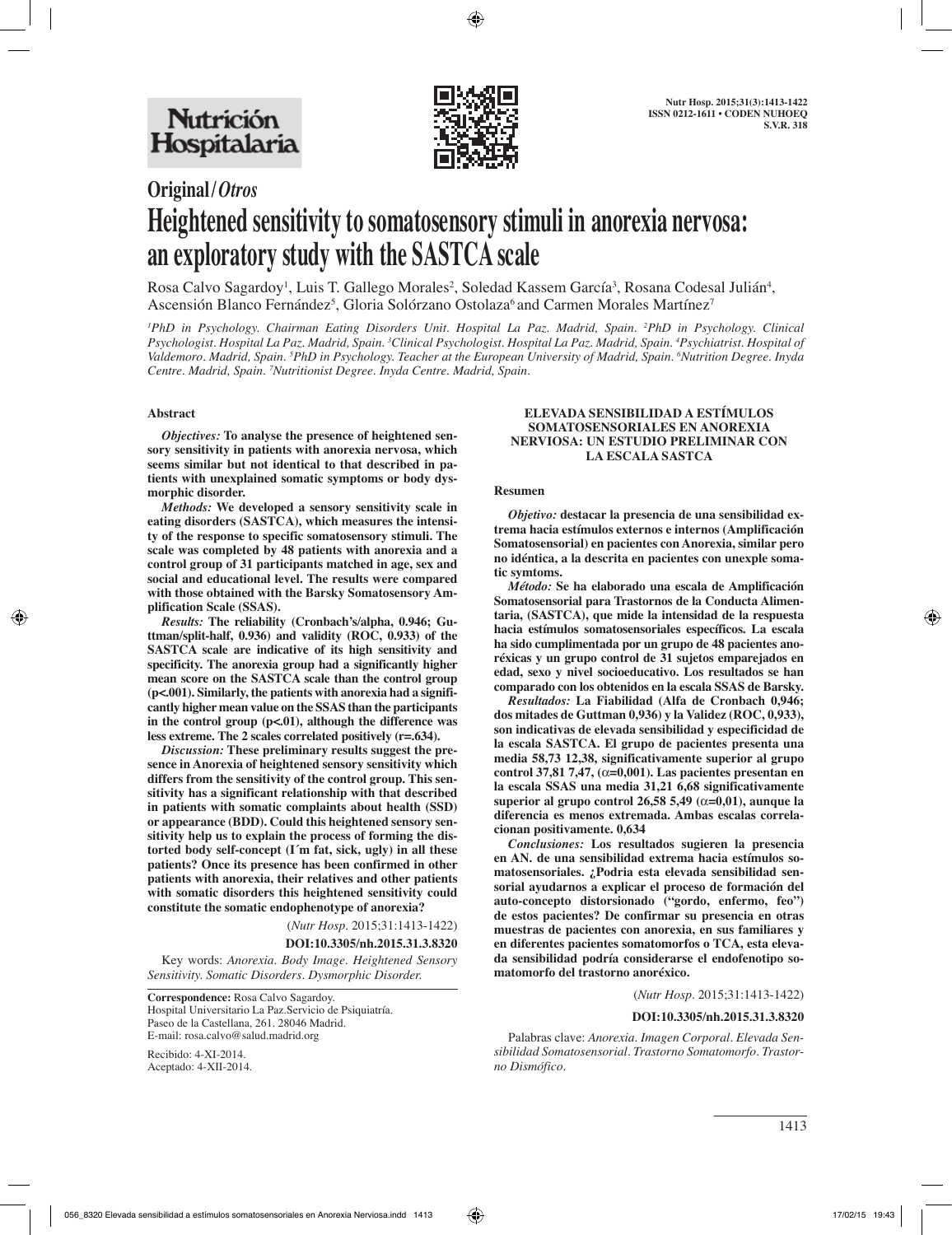# **Introduction**

Current studies into anorexia nervosa are attempting to determine which endophenotypes and biomarkers can cause vulnerability to the development of anorexia nervosa (AN). The cognitive, emotional and behavioural symptoms are considered to be the result of interactions among biologically determined factors, as well as neurocognitive and emotional dysfunctions expressed as abnormalities in the operation of brain neural circuits, societal and familial factors, and precipitating stressors. The importance of this understanding lies in the fact that these endophenotypes precede the onset of the disease, which helps with designing earlier treatments that are more effective and better adjusted to each patient<sup>1</sup>.

The most important contribution has emerged from the study of neurocognitive functioning. Cognitive rigidity (difficulty in set shifting) in patients meets the requirements of an endophenotype: it is present in the acute stage, it remains after eating recovery and it appears in relatives without the disorder. The executive dysfunction can be found in other mental diseases (obsessive-compulsive disorder, bipolar disorder and schizophrenia)<sup>2</sup> and has been associated with a specific cerebral dysfunction. Neuroimaging studies of patients with cognitive inflexibility (obsessive-compulsive disorder, anorexia, and autism spectrum disorder) show a low activation of the ventral cortico-striato-thalamo-cortical pathway during the execution of set-shifting tasks. The other neurocognitive deficiency observed in anorexia, the difficulty in overall visuospatial processing (weak central coherence) and an exceptional processing of details is also a characteristic of patients with autism spectrum disorder and is therefore also considered a nonspecific endophenotype for the development of anorexia nervosa<sup>3,4.</sup>. The nonspecificity of the two endophenotypes has not prevented the development of new therapeutic interventions such as cognitive remediation therapy, which supplement current treatments and boost their positive result, reducing the risk of chronicity in this disease<sup>5</sup>.

Another important therapeutic contribution resulted from the study of the difficulty in recognising emotions (alexithymia) and self-regulating them, as observed in patients with eating disorders<sup>6</sup>. Pathological eating behaviours appear to act as an avoidance of negative emotions or as method of regulating them**.** The course of the disorder (recovery vs. chronicity) has been associated with the severity of the emotional difficulties<sup>7,8</sup>. These results have encouraged new causality models for this disease, with their subsequent therapeutic implications, and the search for the potential underlying emotional endophenotype<sup>9,10</sup>. In the clinical area, therapists are urged to incorporate emotional treatment techniques for their patients to increase the perception of emotions and to teach how to properly regulate them. Current research attempts to define the emotional endophenotype of ED based on the study of heightened sensitivity to punishment and the response to reinforcement<sup>11,12</sup>.

Our research seeks to contribute to the search for potential endophenotypes in anorexia and focuses on body image distortion<sup>13,14</sup>. Our hypothesis is that patients with anorexia (and possibly patients with other ED) have a heightened sensory sensitivity that could be involved in the formation of the patients' distorted body self-concept ("I'm fat"), which precedes the onset of pathological eating behaviours. The decision to focus the study on this possible heightened body sensitivity is supported by several results from clinical observation and research on anxiety, perceptual bias and distortion in patients who experience SSD or BDD15,16,17,18. Thus, clinical observation has allowed us to observe certain similarities between the somatic, cognitive and emotional function of patients with SSD and BDD and that of patients with anorexia, which might shed some light on the understanding of the formation of body image distortion $19,20$ . At the start of the disease, it is not uncommon to observe some adolescent patients visiting the doctor with gastrointestinal complaints, which result in numerous medical tests before being diagnosed with an eating disorder. Too often, these complaints are interpreted as a manipulation by the patient to justify rejecting food, without pausing to consider that perhaps the majority of these patients really were experiencing discomfort that we were unable to explain. Similarly, during the process of recovery, many patients go through a period of health concerns which can occasionally lead to agoraphobia. Moreover, the perceptive and cognitive function described in patients with unexplained somatic complaints about health or body shape (amplifying somatic style)<sup>21</sup>, appears to be present in patients with anorexia nervosa. This function is characterised by considerable concern and anxiety about the body, heightened sensitivity to somato/ sensory stimuli, cognitive bias (focusing of attention) towards subtle physical perceptions, catastrophic interpretations of physical perception as a possible sign of disease (SSD) or deformity (BDD), avoidance behaviour, memory biases and increased expectations of symptom onset<sup>22,23</sup>. Authors have studied these characteristics and have associated them with individuals who have undergone stressful body experiences and who have a limited awareness of their emotional states $24$ .

The similarity to patients with anorexia nervosa is somewhat surprising. These patients report undergoing stressful experiences with their body image before developing the disorder. The most common experiences are those involving teasing by school-mates and the most traumatic are related to sexual abuse. These patients demonstrate a limited awareness of their emotional states. They manifest continuous anxiety concerning the possibility of becoming fat. They interpret certain physical sensations in an alarmist manner, mistaking them for sign of fatness. One of the most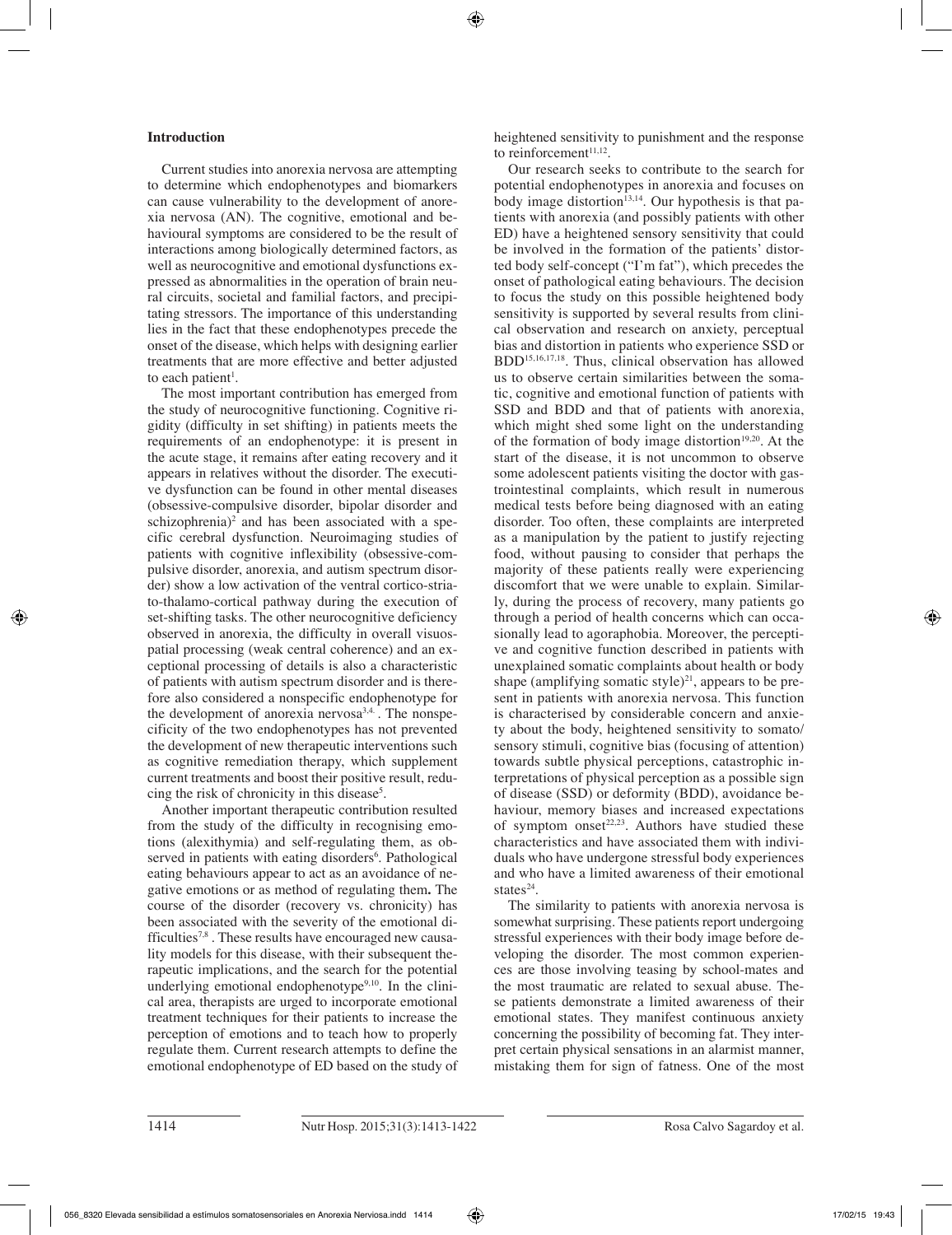common misinterpretations is when patients attribute fatness to the feeling of discomfort produced by pertinacious constipation experienced during the peak of anorexia and during its relapse. Patients present a cognitive bias towards stimuli associated with fatness and caloric food, which is processed as a matter of priority25,26,27. This bias is present in their emotional memory28,29. Their pathological behaviour is considered fatness avoidance behaviour.

With so many similarities, it seems plausible that they would also have heightened sensory sensitivity towards internal and external body stimuli. If heightened sensitivity is confirmed to be present in patients with anorexia, could this help us explain the process of forming the distorted body image in all these patients?

# **Methodology**

# *Objectives*

The aim of this study was to highlight the presence of heightened sensory sensitivity in patients with anorexia, which seems similar but not identical to that described in patients with other unexplained somatic disorders. This heightened sensory sensitivity is a potential vulnerability factor for the development of anorexia?

# *Hypothesis*

Patients diagnosed with Anorexia Nervosa have significantly greater heightened sensory sensitivity than control participants without eating disorders.

# *Design*

Analytical, cross-sectional, case-control study.

# *Participants*

We selected 48 patients diagnosed with anorexia nervosa (restrictive and purging) or eating disorder not otherwise specified (EDNOS) with anorexic profile. The patients met the criteria according to the Diagnostic and Statistical Manual of Mental Disorders, 4th Edition, Text Revision (DSM-IV-TR) (42) and were referred to the Unit for Eating Disorders (UED) of Hospital La Paz of Madrid. We excluded patients with other ED diagnoses (bulimia nervosa, EDNOS with bulimic profile and binge eating disorder) and patients with physical or mental disease (diabetes, drug and alcohol consumption) associated with ED. To obtain a control group of similar age, sex and social and educational level, we asked each patient to ask someone in their community (classmate, workmate or neighbour) to participate in the study. This control group was composed of 31 participants who met the same inclusion and exclusion criteria as the selected cases but who did not present any diagnostic criterion for ED according to the DSM-IV. The control group had no family relationship to the patients.

All participants were informed about the study, and the team invited them to participate in the study to contribute to the understanding of the disorder and to obtain some type of positive conclusion for improving treatment. Once they were informed about the study and gave their consent, the participants signed the informed consent approved by the hospital ethics committee. The data were recorded starting the third week of admission to the UED within the general assessment.

# *Instruments*

*SASTCA Scale*: To assess the presence of heightened sensory sensitivity in anorexia, we developed a somatosensory scale for patients with eating disorders, the SASTCA scale. The 3 first letters (SAS) refer to the Barsky SSAS scale and attempt to recognise the author's pioneering work in the description of heightened sensitivity of patients with hypochondria. The remaining 3 letters (TCA) stand for eating disorders. The scale was constructed based on the observations collected in the clinical setting. The first version of the questionnaire was designed with 26 questions, which was reduced to 18 after eliminating redundant questions. The items included bodily sensations and reactions to stimuli from the various body senses (smell, pressure, texture, sound, vision). These items were estimated on a 5-point scale. The possible scores ranged from 18 to 90. (Apendix A).

SSAS Scale: In order to compare the specificity of the heightened sensory sensitivity of patients with anorexia, we used the Barsky somatosensory amplification scale (SSAS) used in patients with hypochondria<sup>30</sup>. We used the Spanish version<sup>31</sup>. This scale consists of 10 items that include questions about benign bodily sensations that are bothersome but do not constitute typical symptoms of disease. These items were estimated on a 5-point scale. The possible scores ranged from 10 to 55.

# *Data analysis*

The data analysis was performed using the SPSS 12. 0 program. All hypothesis tests were considered bilateral, and values were considered statistically significant when p<. 05. Before assessing the potential differences in somatosensory sensitivity between the patient group and the control group, we studied the psychometric characteristics of the SASTCA scale: reliabili-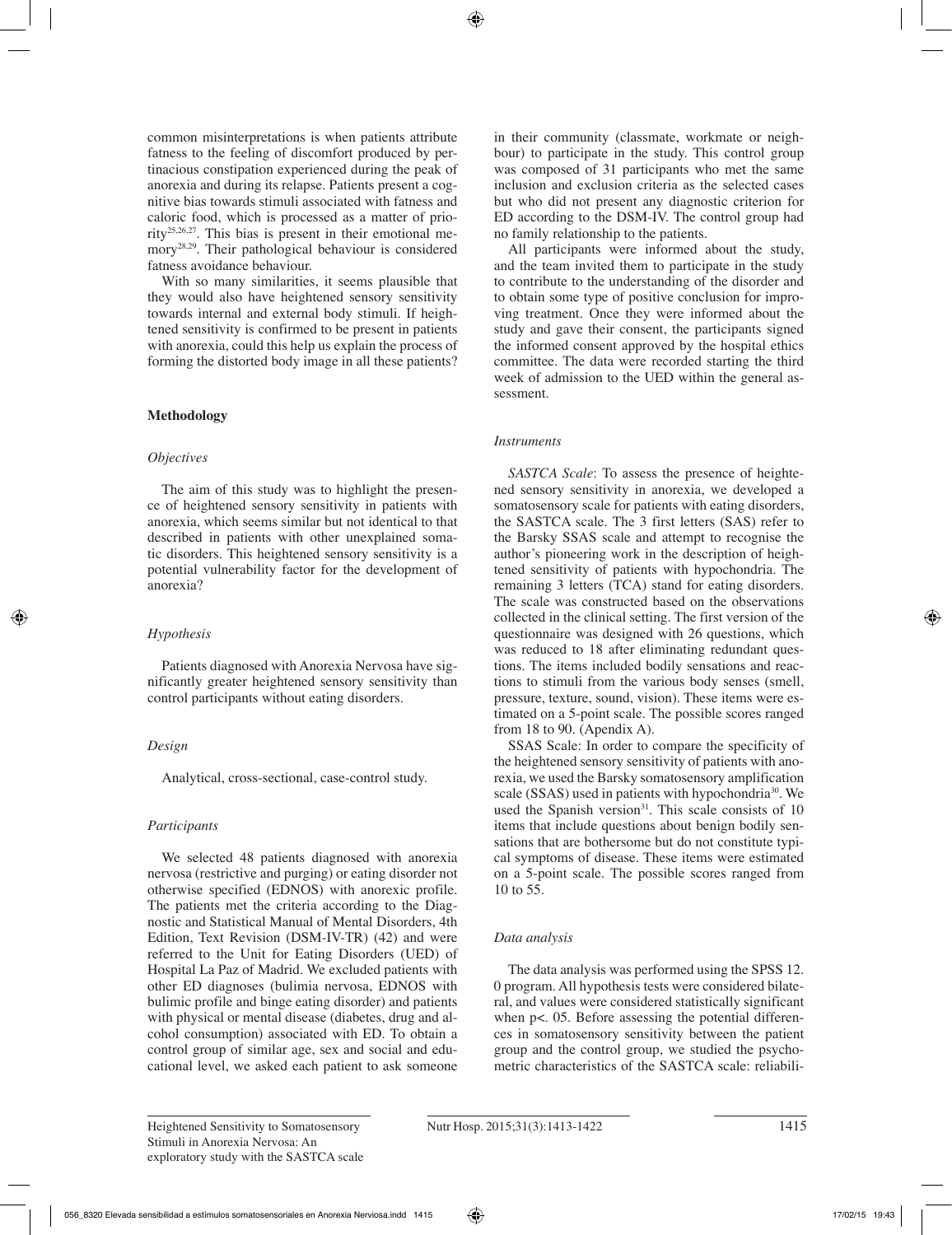ty, validity, sensitivity, specificity and positive and negative predictive value. After determining the scale's psychometric characteristics, we compared the results of the 2 groups (patients and controls) in both tests. The scale's reliability was studied using the statistical Cronbach's alpha and the Guttman split-half test. The scale's validity was studied using the calculation of the area under the receiver operating characteristic (ROC) curve, along with its 95% confidence interval. Based on the ROC curve, we tested various cut-off points, selecting the one with the greatest performance for the measures of sensitivity, specificity and predictive values. The chosen cut-off point was 49. These values were compared with the predictive performance of the SSAS (sensitivity, specificity and positive and negative predictive value) for anorexia. The chosen cut-off point (27) was that recommended for Spanish samples. The quantitative correlation between the 2 questionnaires was analysed using the Pearson correlation coefficient.

# **Results**

The sample consisted of 79 participants, of whom 48 (60. 75%) were patients and 31 (39. 25%) were controls; 88. 6% were women and 11. 4% were men. The ED group consisted of 89. 59% women and 10. 41% men. The control group was composed of 86. 097% women and 12. 903% men. The proportion of men to women in the patient and control groups was not significantly different (p>. 05). The mean ages of the patient and control groups were mean 29. 26, (SD 7. 8) years and mean 27. 88 (SD 8. 12) years, respectively. The difference in age between the groups was not significant (p>. 05). Body mass index (BMI): At the time of the study, the patient group diagnosed with Anorexia Nervosa or EDNOS of type AN had a mean BMI of 17. 2 (range 11. 2—20. 4), although they had much lower values over the course of their disorder. Duration of the disorder: the patient group has a mean

duration of 7. 19 (SD 5. 73) years for the disorder. Previous treatments: A total of 62. 66% of the patients had undergone prior treatment at other healthcare centres. Of these, 27. 08% had undergone 3 or more treatments. Comorbidity: A total of 56. 25% of the patients were diagnosed with other associated psychiatric diseases (e. g. , obsessive compulsive disorder, anxiety and personality disorder). Attempted suicide: Some 22. 91% of the patients had attempted suicide over the course of their disorder. Self-harm: A total of 45. 83% has inflicted self-harm at some point during the course of their disorder.

# *1) Psychometric Characteristics of the SASTCA and SSAS scales*

# A) SASTCA Scale

Reliability: The scale's Cronbach alpha value was 0. 946, which indicated that the scale's reliability was very high and within the recommended criteria for clinical research  $(>0.8)$ . Guttman split-half test: The reliability between the two halves of the scale was very high (0. 936). This result indicates considerable consistency between the items of the scale, which according to the results measure the same trait. The correlation between forms was 0. 880. Only 0. 12 was due to possible measurement error (table I). Validity: Diagnostic performance (ROC curve): The scale's overall diagnostic performance was 0. 915 (ROC), with a 95% confidence interval in a range from 0.837 to 0. 994 (table I) (Fig. 1). These values indicate that the scale's predictive capacity is very high in terms of the diagnosis of AN. Predictive performance of the SASTCA scale for the cut-off of 49: With this cut-off, the SASTCA scale achieved a sensitivity index of 81. 25%. A specificity of 93. 5%. A positive predictive value of 95. 1%. A negative predictive value of 76. 3% (table II).

|                           |                            | <b>Table I</b><br>Reliability and Validity (SASTCA Scale) |                                    |                    |  |
|---------------------------|----------------------------|-----------------------------------------------------------|------------------------------------|--------------------|--|
|                           | Reliability (SASTCA Scale) |                                                           |                                    |                    |  |
| Alfa Cronbach             |                            | ,946                                                      |                                    |                    |  |
| Guttman split-half test   | .936                       |                                                           |                                    |                    |  |
| Correlation between forms | ,880                       |                                                           |                                    |                    |  |
|                           |                            | Validity: Area under the Curve ROC (SASTCA Scale).        |                                    |                    |  |
|                           |                            | Test Result Variable(s)                                   |                                    |                    |  |
| Area                      | SD Error <sup>a</sup>      | Asymptotic Sig. <sup>b</sup>                              | Asymptotic 95% Confidence Interval |                    |  |
|                           |                            |                                                           | Lower Bound                        | <b>Upper Bound</b> |  |
| .915                      | ,040                       | ,000                                                      | ,837<br>.994                       |                    |  |

<sup>a</sup>Under the nonparametric assumption. <sup>b</sup>Null hypothesis: true area =  $0.5$ .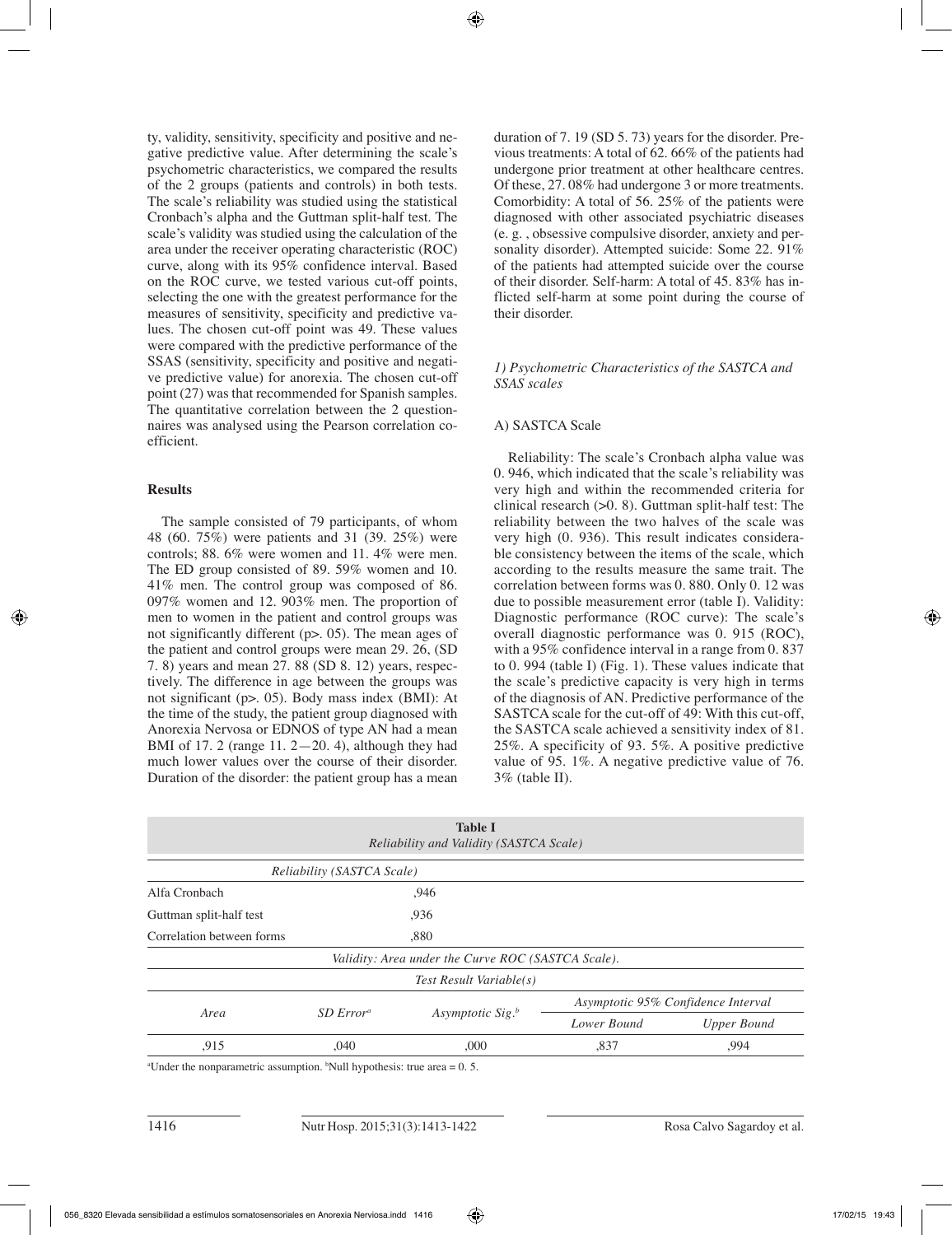| Predictive Performance for the cut-off of 49 (SASTCA scale) |              |       |               |       |                    |        |
|-------------------------------------------------------------|--------------|-------|---------------|-------|--------------------|--------|
| <b>SASTCA</b>                                               | AN Group     |       | Control Group |       | <b>Total Group</b> |        |
|                                                             | N            | $\%$  | N             | $\%$  | N                  |        |
| Value Positive $(\geq 49 \text{ p})$                        | 39           |       | 2             |       | 41                 |        |
| <sup>a</sup> Sensitivity index                              | 39/48        | 81,25 |               |       |                    |        |
| <sup>c</sup> Positive predictive value                      | 39/41        | 95,12 |               |       |                    |        |
| Value Negative $(<49 p)$                                    | 9            |       | 29            |       | 38                 |        |
| <b>Specificity</b>                                          |              |       | 29/31         | 93,54 |                    |        |
| <sup>d</sup> Negative predictive value                      |              |       | 29/38         | 76,31 |                    |        |
| <b>Total Group</b>                                          | 48           |       | 31            |       | 79                 |        |
| Mean $(SD)$                                                 | 58.72 (12.4) |       | 37.80 (7.5)   |       | F<br>47,248        | < .001 |

**Table II**

a Sensitivity index (AN Group Positive/AN Group). b Specificity (Control Group Negative/Control Group Total). c Positive predictive value (AN Group Positive/ Positive Total Group). d Negative predictive value (Negative Control Group/Negative Total Group).

| <b>Table III</b><br>Validity: Area Under the Curve ROC (SSAS Scale) |                       |                              |                                    |             |  |  |
|---------------------------------------------------------------------|-----------------------|------------------------------|------------------------------------|-------------|--|--|
| Test Result Variable                                                |                       |                              |                                    |             |  |  |
| Area                                                                | SD Error <sup>a</sup> |                              | Asymptotic 95% Confidence Interval |             |  |  |
|                                                                     |                       | Asymptotic Sig. <sup>b</sup> | Lower Bound                        | Upper Bound |  |  |
| .712                                                                | .068                  | .008                         | .578                               | .845        |  |  |

a Under the nonparametric assumption. b Null hypothesis: true area = 0.5.

# B) SSAS Scale

Diagnostic Performance of the SSAS scale. The ROC curve of SSAS scale achieved an area of 0. 712 with a 95% confidence interval in a range from 0. 578 to 0. 845, (table III), (Fig. 2). Predictive performance of the SSAS scale for a cut-off point of 27. With this cut-off, the scale achieved a sensitivity index of 79. 2%, a specificity of 48. 4%, a positive predictive value of 70. 4% and a negative predictive value of 60. 0% (table IV).



*Fig. 1.—Validity: Area under the Curve \*ROC (SASTCA Scale). \*Receiver Operating Characteristic (ROC).*



*Fig. 2.—Validity: Area under the Curve \*ROC (SSAS Scale). \*Receiver Operating Characteristic (ROC).*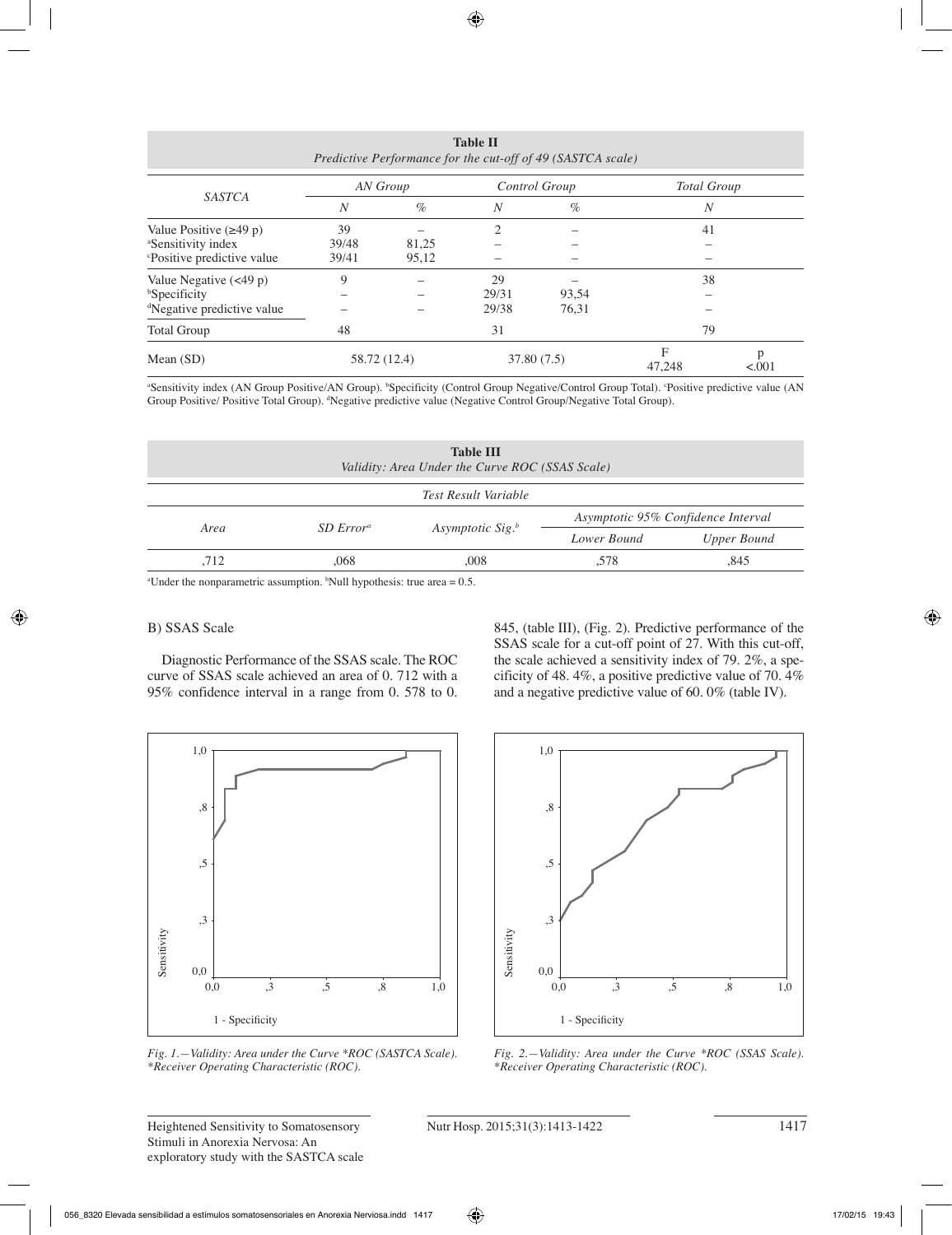| <b>Table IV</b><br>Predictive Performance for the cut-off of 27 (SSAS scale) |            |      |               |      |                    |           |
|------------------------------------------------------------------------------|------------|------|---------------|------|--------------------|-----------|
| <b>SASTCA</b>                                                                | AN Group   |      | Control Group |      | <b>Total Group</b> |           |
|                                                                              | N          | $\%$ | N             | $\%$ | $\boldsymbol{N}$   |           |
| Value Positive $(\geq 49 p)$                                                 | 38         |      | 16            |      | 54                 |           |
| <sup>a</sup> Sensitivity index                                               | 38/48      | 79,2 |               |      |                    |           |
| <sup>c</sup> Positive predictive value                                       | 38/54      | 70,4 |               |      |                    |           |
| Value Negative $(\leq 49 \text{ p})$                                         | 10         |      | 15            |      | 25                 |           |
| <sup>b</sup> Specificity                                                     |            |      | 15/31         | 48,4 |                    |           |
| <sup>d</sup> Negative predictive value                                       |            |      | 15/25         | 60,0 |                    |           |
| <b>Total Group</b>                                                           | 48         |      | 31            |      | 79                 |           |
| Mean $(SD)$                                                                  | 31.19(6.7) |      | 26.57(5.5)    |      | F<br>7,202         | p<br>.010 |

a Sensitivity index (AN Group Positive/AN Group). b Specificity (Control Group Negative/Control Group Total). c Positive predictive value (AN Group Positive/ Positive Total Group). d Negative predictive value (Negative Control Group/Negative Total Group).

## C) Relationship between the two scales.

The 2 scales correlated with each other with a correlation coefficient of  $r = 634$ , which was statistically significant (p<. 001)

# *2) Differences between the groups in the 2 scales.*

The patients with Anorexia Nervosa and EDNOS achieved a mean on SASTCA scale of 58. 72 (SD 12. 4), which was much higher than the mean of 37. 80 (SD 7. 5) achieved by the control group. The difference was statistically significant (p<. 001) and occurs to a lesser extent in the case of the SSAS scale. The patient group achieved a mean of 31. 19 (SD 6. 7), higher than the mean of 26. 57 (SD 5. 5) from the control group ( $p$ <. 001), (table II, table IV).

# **Discussion**

The preliminary results from this study support the possible presence of heightened sensory sensitivity in patients with anorexia, which differs from the sensitivity of the control group. This heightened sensitivity has been related to the individual's susceptibility to developing unexplained somatic complaints about health  $(SSD)$  or appearance  $(BDD)^{32,33,34}$ . This sensitivity has been related to the individual's susceptibility to developing the somatic symptoms disorder $19$ . To measure this construct, we developed the SASTCA scale. Both the reliability and the validity of the SASTCA scale indicate that it can be a useful instrument for assessing the amplified somatosensory sensitivity of patients with anorexia. The scale's reliability measured by the statistical value Cronbach's alpha indicates that the scale is highly reliable and is within the recommended criteria for clinical research. The Guttman split-halves revealed considerable consistency between the items on the scale, which according to the results measure the same trait. In terms of the scale's validity. The ROC values showed that the overall diagnostic performance of this scale (i. e. , its predictive capacity) is extraordinarily high for the diagnosis of AN.

After several attempted cut-off points, we selected the cut-off of 49 because it offered the scale's best predictive value. With this cut-off, the SASTCA scale had excellent diagnostic performance, which was particularly reflected in the extremely high specificity. The scale not only correctly identified patients with anorexia but also detected the absence of disease in the healthy participants. This fact makes the scale a good tool for confirming the diagnosis, given its high positive predictive value. After comparing the performance of the patient group and the control group on the SASTCA scale, the data indicate that the patients with Anorexia Nervosa or EDNOS have a much higher sensitivity than the control group. The difference was statistically significant.

When comparing the results from the SASTCA scale with those from the SSAS scale, we can see that the 2 scales are related despite their significant differences. The SSAS scale has a high sensitivity index and correctly identified patients with anorexia. However, its specificity is notably lower. The SSAS scale detects numerous false positives because it cannot properly discriminate the absence of disease in healthy patients. These values reveal that the 2 scales are related and share or describe aspects of the same "dimension" but are not identical.

The notable predictive capacity and precision of the SASTCA, reflected in the ROC curve, suggest that its sensitivity could be maximised if other cut-off points are chosen and provide the SASTCA with the capacity to screen for anorexia. Given that the heightened sensory sensitivity measured by the SASTCA detects the patient group with anorexia and discriminates those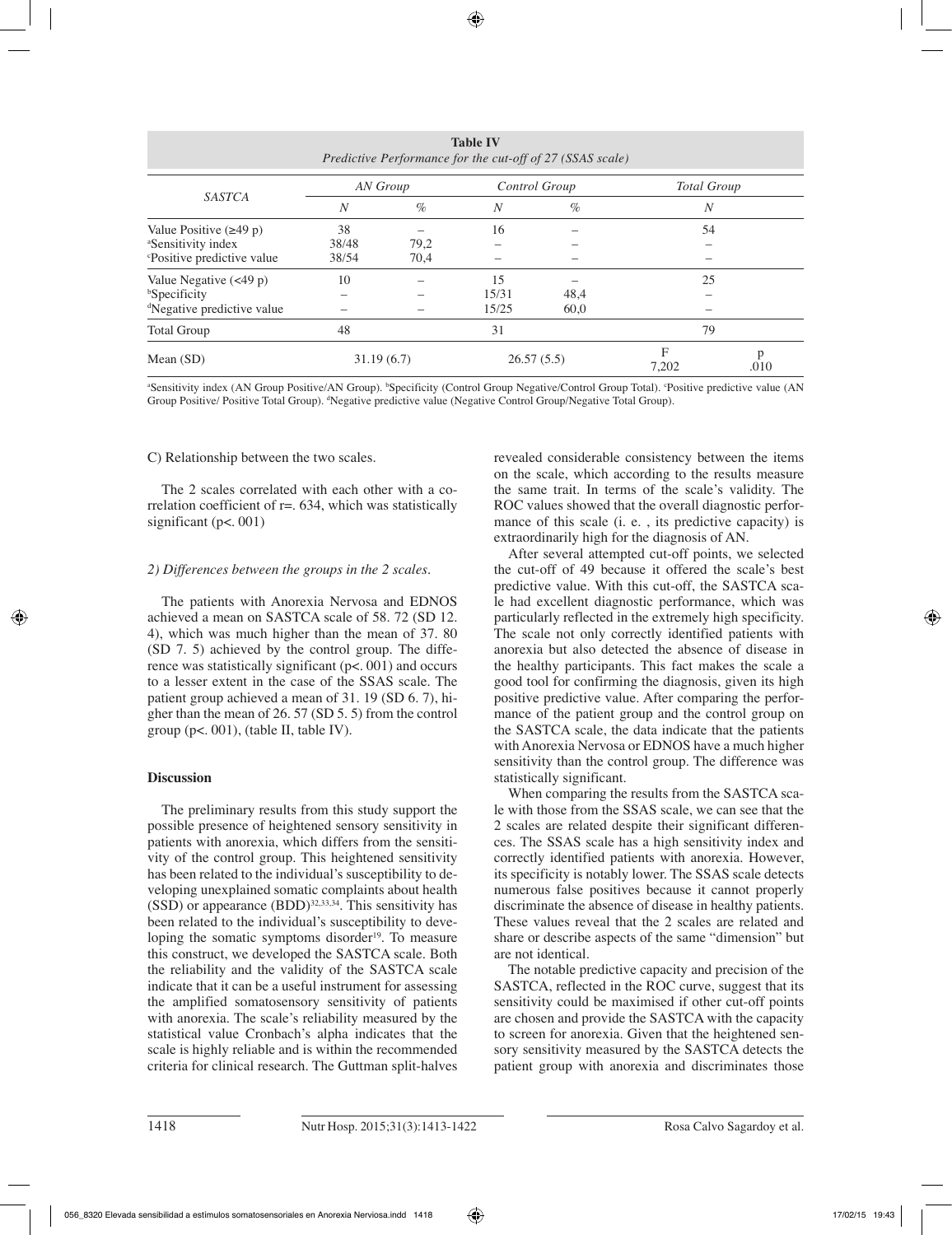from the participants in the control group, and given that the scale does not include any pathological eating behaviour, it is feasible to think that this heightened sensitivity could precede the onset of pathological eating behaviours. In this case, the highly sensory sensitivity would constitute a vulnerability factor for the formation of a distorted body image for patients with anorexia.

Is it possible that heightened sensory sensitivity, common to other somatic disorders, is part of a somatic vulnerability (Sensory-Processing Sensitivity)<sup>35</sup> which would explain the formation of body self-concept distortion in all these patients? This possibility is supported by several arguments. Firstly, the limited awareness of emotional statesis also present in patients with anorexia<sup>36</sup>. Studies of the emotional characteristics of patients with ED indicate that these patients have greater difficulty identifying and describing  $e$ motions<sup>37,38</sup> and less appropriate methods (avoidance, escape, denial) for regulating the emotionsthan the control groups of women without ED<sup>39</sup>. Difficulties recognizing emotional states are also associated with the level of severity. Secondly, there appears to be a parallel in the process of development of various perceptive distortions (disease, fatness, ugliness) in the above-mentioned patients groups $40,41$ . Given that the most detailed description in the scientific literature is that reported for patients with unexplained health complaints, we focused the comparison of the development of the self-concept "I am sick" with the development of the self-concept "I'm fat" in patients with anorexia. The correlation between the 2 processes is somewhat striking.

The start of the process is related to stressful experiences associated with the body. Patients with health concerns report having undergone negative experiences prior to the disorder, related or not to the disease itself and they exhibit considerable anxiety about their health due to the uncertainty of medical interventions. In addition, heightened sensitivity to certain external and internal body stimuli has been demonstrated in these patients $42,43$ . The interaction between a lower perceptive threshold and this fearful uncertainty would produce a heightened perception of potential sources of danger<sup>44,45</sup>. As a result of this interaction, these patients react with considerable concern and alarm when faced with any bodily sensation. Their anxiety leads to focusing their attention on these sensations, which they monitor excessively and continuously, assessing the sensations as abnormal regardless of how subtle they are. The alarmist interpretation of these sensations leads them to believe that they are sick. The distorted beliefs remain relatively silent until a critical event, internal or external, mobilises them. In supposedly threatening situations, the dysfunctional beliefs activate launching alarmist thoughts about the bodily sensations ("I have cancer"), triggering strong anxiety about their health and leading to relief behaviours (visiting the emergency department $46,47$ . These relief behaviours (negative reinforcement) contribute to the maintenance of the distorted self-concept.

If we change the concept of ill to fat, the process fits almost entirely with what we observe in anorexia nervosa. The patients with anorexia reported having undergone stressful experiences with the body during childhood and adolescence (premature or late maturity, negative verbal comments and mocking of their body, sexual abuse), which lead them to reject their body. They were exposed to other iatrogenic factors such as a gaining reinforcements (admiration for their thin appearance) at the start of weight loss, which they fear losing. In addition to these personal experiences, there is the unattainable body ideal promoted by society, which for these patients is another highly stressful element. The combination of several or all of these elements causes them considerable anxiety when faced with the possibility of being fat. Extreme anxiety, together with the heightened sensory sensitivity would produce an increased perception of potential sources of danger<sup>45</sup>. Once the sensation is distorted, the allor-nothing cognitive processing leads to alarmist interpretations of these sensations<sup>48</sup>. As a result of the interaction between fearful uncertainty, heightened sensitivity, and cognitive distortion, these patients react with considerable concern and alarm when faced with certain bodily sensations. From that moment on, the belief that one is fat transforms into the defining cognitive schema of their body self-concept<sup>49</sup>. Their entire behaviour is directed towards avoid fatness<sup>50</sup>. The possibility of not achieving this goal creates so much anxiety that their attention is focused on monitoring these sensations in an exaggerated and continuous manner. Unfortunately for the patient, the threat is constant because the external stimuli (e. g. , news or information on thinness, fatness and related issues) are constantly present in the environment. The bothersome internal sensations that they erroneously interpret as hunger or fatness (e. g. , anxiety, tension, constipation) are hard to escape, and the possibility of gaining control over their body weight is impossible.

There are numerous research studies that have demonstrated the relationship between fatness anxiety and bias in ED. Patients process the threatening words and images of fatness and high-calorie food and actively ignore the words and images that connote a thin physique51. They also better remember the issues related to food and weight than other nonthreatening issues<sup>52</sup>. The bias is kept in their mind, which also stores the memory of bodily sensations that warn them of danger. In supposedly threatening situations (e. g. , greater than planned food intake, comparison of their body with other actual or photographed thin bodies), the dysfunctional beliefs activate triggering alarmist thoughts and body images that lead to relief behaviours (e. g. , restricting food intake, exercising excessively, vomiting, performing stomach crunches). These relief behaviours, as with those performed by patients with SSD who go to multiple medical consultations, act as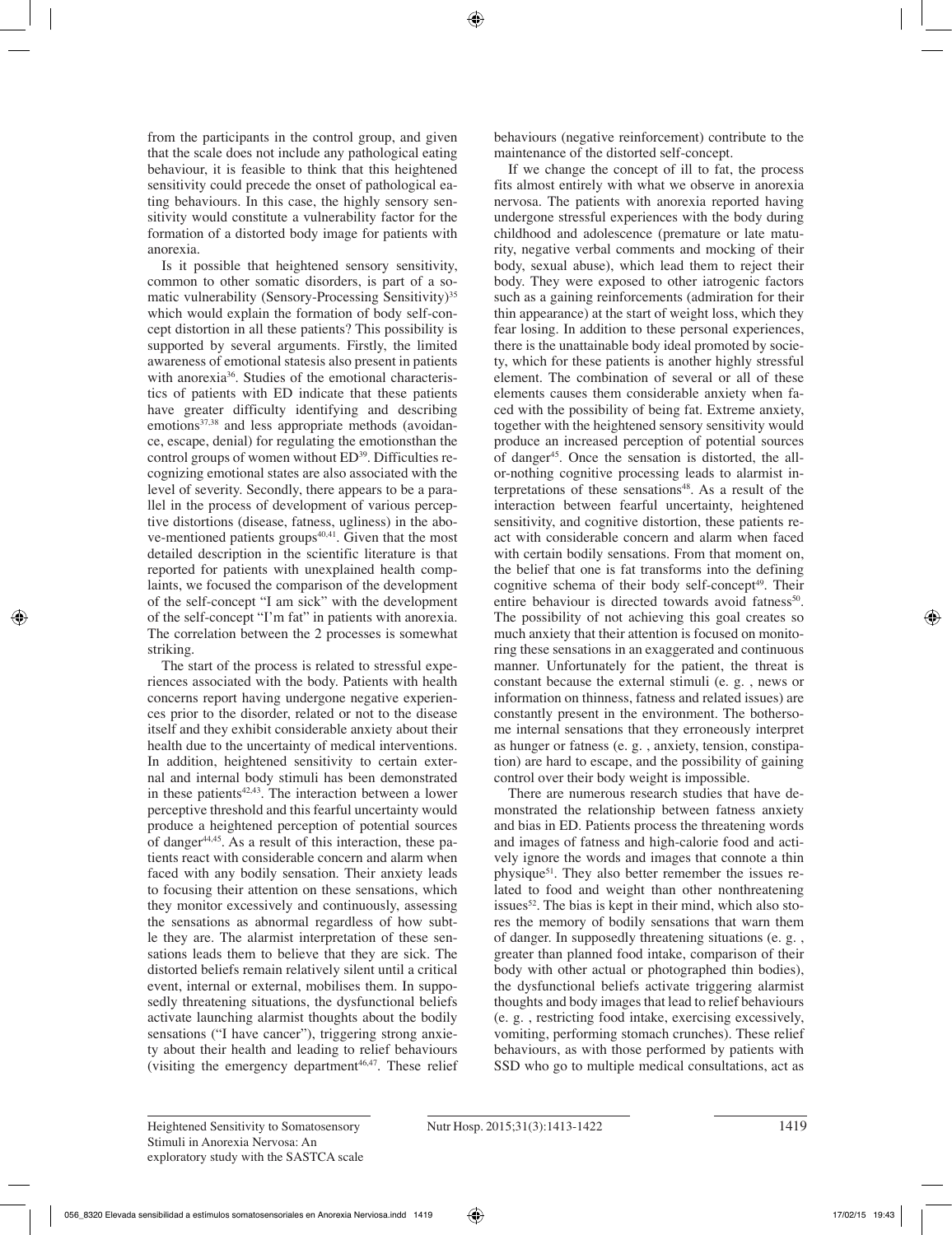negative reinforcement, which contributes to the maintenance of the distorted self-concept.

The similarities between the 2 processes do not end here. The mistaken body perceptions of the 2 patient groups are not reduced by the verbal feedback provided by their close friends and practitioners who treat them53. The difficulties in changing their distorted view are similar and correspond to that of patients with cerebral disconnections, such as anosognosia and split brains54. Just as patients with anosognosia deny their paralysis and patients with SSD are not convinced by either the medical tests or the information provided by their doctors, the information received by patients with anorexia on their thinness and risks (e. g. , confronted with the child-sized clothing they wear, data on their malnutrition and osteoporosis) does not change their "perceptive judgment. " On the contrary, they create reasons and justifications that support their opinion and continue with their self-deception. Through attentional bias towards the stimuli that supposedly indicate danger, patients ignore reality thereby ratifying their mental integrity while validating their distorted self-concept ("I'm fat"), which allows them to justify their negative eating behaviours.

Finally, there appears to be a similarity in their neurocognitive processing<sup>55</sup>, and the participation of structures involved in the brain circuits that govern body image, both in terms of multisensory integration and the experience of personification or belonging56. A recent review of the cognitive–affective neuroscience of somatisation disorder suggested that the dysfunctional brain regions are the dorsolateral prefrontal, insular, rostral anterior cingulate, premotor and parietal cortices, which are similar to the structures affected in AN57,58,59,60. Elaborating further on the similarities between patients with anorexia and patients with somatic disorders, if we change the concepts of ill and fat for misshapen and ugly, the processes of forming distorted self-concepts in patients with BDD are dramatically similar.

Once we have proposed the parallelism of the processes of forming distorted self-concept (disease, deformity, fatness) and observed the presence of heightened sensory sensitivity in patients who exhibit them, numerous still unanswered questions arise. The first of course refers to the replication of data from this study in other groups with anorexia. If the results were positive, we should ask ourselves whether this construct proposed in the SASTCA also occurs in other eating patients at various points in their development of the disorders and in their first-degree relatives.

If the results were positive, could the heightened sensory sensitivity constitute a broad-spectrum trait (sensory processing sensitivity?) that includes patients with anorexia, patients with somatic symptom disorder, patients with body dysmorphic disorder? Such a trait would be associated with greater sensitivity and responsiveness to the environment and social stimuli<sup>61</sup>. In the setting of anorexia nervosa, it would be reflected in an avoidant attitude that resembles the "Highly Sensitive Person", with more inhibited behaviour in the face of novel, highly stimulating situations $62$ .

We also must ask about the specificity of the distortion. Why does body image distortion focus on disease, deformity and fatness? Our study does not provide data supporting any type of accurate explanation for this question. However, we have once again returned to the hypothesis associated with the rest of the patients who show heightened body sensitivity to understand what explanation they give to this dilemma<sup>63</sup>. It has been suggested that the heightened sensitivity of patients with SSD could be the result of cerebral sensitisation caused by chronic exposure to stressful experiences concerning their body. In other words, it is the result of a learning process that, through repeated exposure to stimuli, produces progressive heightened sensitivity of the response (physiological, cognitive, emotional and behavioural) to the prominence of somatosensory stimuli<sup>64</sup>. The specificity of the stressors in each patient group would indicate the specificity of the disorders. However, considering the items on the SASTCA, our hypothesis is that a number of aspects of the construct (e. g. , "I feel choked when clothing rubs or pinches me", "I notice right away if my stomach growls") could be the result of a process of cerebral sensitisation. Other aspects (e. g. , tendency to bruising, skin redness and scratches), however, seem to belong to genetically determined factors (sensory processing sensitivity?), that affect the perceptive threshold of body stimuli.

Lastly, the importance of this study lies in the value it provides in understanding another neurobiological characteristic of AN that can facilitate the early detection of vulnerable individuals and, as a result, establish pre-emptive intervention. Although a large number of studies and investigations are needed to reach a similar conclusion, the results seem sufficiently suggestive to interest other research groups in the topic and for them to provide their ideas and conclusions.

# **Conclusions**

The preliminary results from this study indicate the presence of heightened sensitivity to internal and external body stimuli in patients with anorexia, which differs from the sensitivity of the control group. The presence of a lower perceptive threshold when faced with specific body stimuli, when interacting with the extreme body anxiety resulting from social pressure to be thin, makes individuals who have this lower threshold more vulnerable to experiencing the eating disorder than individuals who, under the same social pressure, do not present somatosensory amplification.

This heightened sensitivity has a significant relationship with heightened sensitivity described in patients with SSD and BDD and could contribute to the formation of a distorted body self-concept in these pa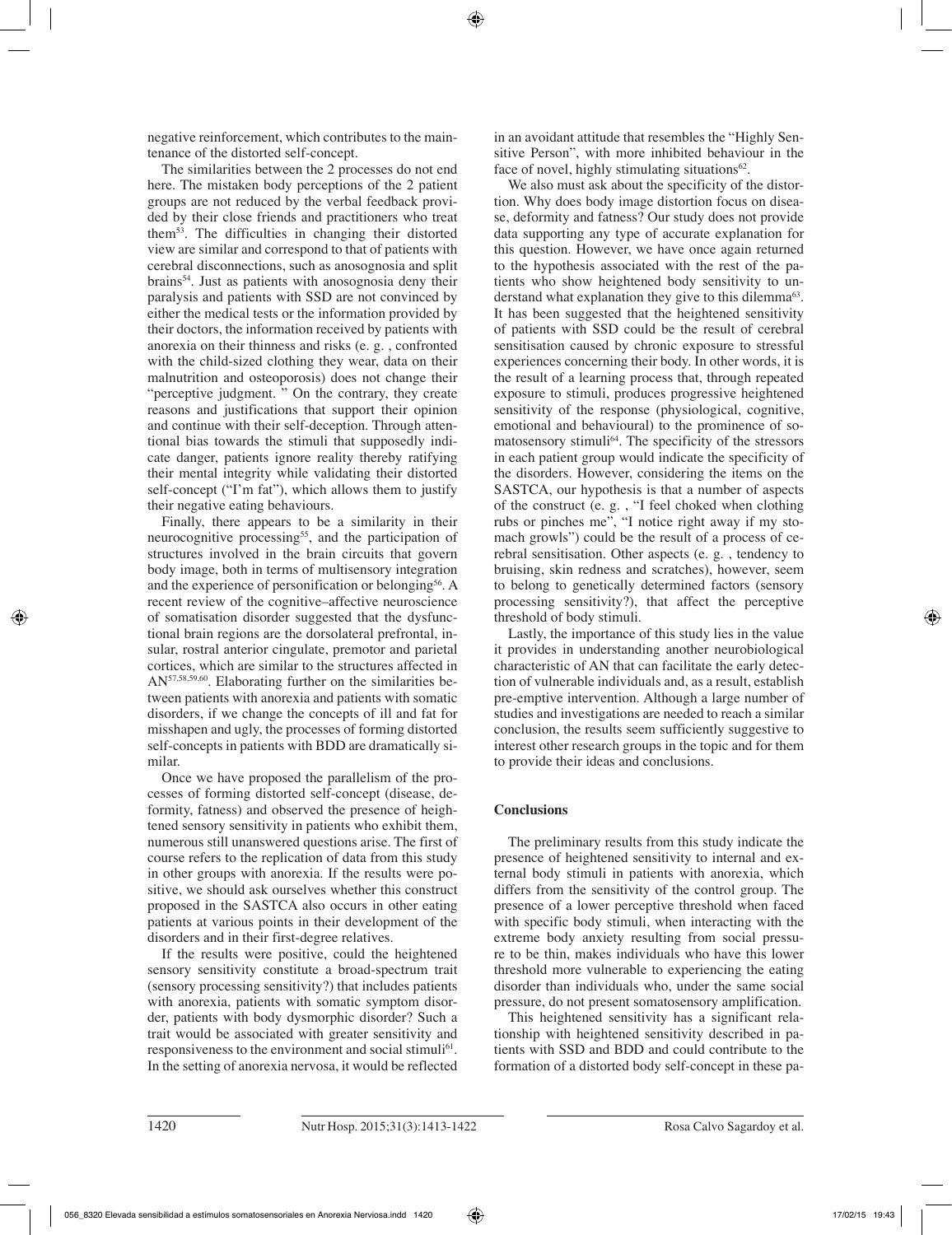tient groups. This sensitivity, which precedes the onset of pathological eating behaviours, could be the expression of a somatic endophenotype, whose understanding could provide information on an underlying biomarker in this patient group?

The importance of this study lies in the value it provides in understanding another neurobiological characteristic of AN. As has occurred with the knowledge provided by other endophenotypes (difficulties in set shifting, weak central coherence and heightened sensitivity to punishment), this vulnerability trait can facilitate the early detection of the disorder and, as a result, establish pre-emptive intervention.

The SASTCA scale, which was developed to highlight this heightened sensitivity, presents sufficient internal consistency and optimal validity, which enables it to discriminate between patients with Anorexia Nervosa and healthy control participants. Further work is needed to establish validity and reliability in a wider population, and particularly in those at risk of eating disorders in the general population.

## **Limitations of the study**

The majority of the content of this article is suggestions based on a small group of patients, and, as such, it does not attempt to draw conclusions but rather suggest a complementary viewpoint on the genesis of anorexia. All patients included in this study are adults with numerous severity criteria, which could constitute a bias in the interpretation of the results. Given that the vulnerability of first-degree relatives is being studied and that the similarities and differences with other somatic disorders were not compared, the proposition that this vulnerability could constitute a somatic endophenotype is more a desideratum than a certainty. Similarly, our data do not allow us to determine whether this vulnerability is genetically determined or whether brain sensitisation occurred at some point in the patients' life.

The SASTCA scale contains the reference to cold sensitivity, although sensitivity to cold is a symptom of anorexia. This sensitivity to cold could be a vulnerability factor and an effect of malnutrition. Future research should be done to verify this.

# **Acknowledgments**

We thank Dr. Luis Álvarez García, who kindly assisted with the preparation of the manuscript.

## **References**

1. DeSocio JE. The neurobiology of risk and pre-emptive interventions for anorexia nervosa. *J Child Adolesc Psychiatr Nurs*  2013;26:16-22.

- 2. Treasure JL. Getting beneath the phenotype of anorexia nervosa: the search for viable endophenotypes and genotypes. *Can J Psychiatry* 2007;52:212-9.
- 3. Lopez C, Roberts M, Treasure J. Biomarkers and endophenotypes in eating disorders. In: Ritsner MS (Ed. ). The Handbook of Neuropsychiatric Biomarkers, Endophenotypes and Genes. *Springer Science & Business Media B V London* 2009; Vol I. pp: 227-37.
- 4. Danner UN, Sanders N, Smeets PA, van Meer F, Adan RA, Hoek HW, van Elburg AA. Neuropsychological weaknesses in anorexia nervosa: set-shifting, central coherence, and decision making in currently ill and recovered women. *Int J Eat Disord*  2012;45:685-94.
- 5. Tchanturia K, Doris E, Fleming C. Effectiveness of cognitive remediation and emotion skills training (CREST) for anorexia nervosa in group format: a naturalistic pilot study. *Eur Eat Disord Rev* 2014;22:200-5.
- 6. Lulé D, Schulze UM, Bauer K, Schöll F, Müller S, Fladung AK, et al. Anorexia nervosa and its relation to depresión, anxiety, alexithymia and emocional processing déficits. *Eat Weight Disord* 2014;19:209-16.
- 7. Calvo R, Solórzano G, Morales C, Kassem M, Codesal R, Blanco A, Gallego LT. Procesamiento emocional en pacientes TCA adultas vs. adolescents: reconocimiento y regulación emocional. *Clínica y Salud* 2014; 25:1-19.
- 8. Calvo Sagardoy R, Gallego Morales LT, Solórzano Ostolaza G, Kassem García S, Morales Martínez C, Codesal Julián R, Blanco Fernández A. Emotional processing in adult vs adolescent patients with eating behavior disorders; emotional recognizing and the mental theory. *Nutr Hosp* 2014;29:941-52.
- 9. Hatch A, Madden S, Kohn MR, Clarke S, Touyz S, Gordon E, et al. Emotion brain alterations in anorexia nervosa: a candidate biological marker and implications for treatment. *J Psychiatry Neurosci* 2010; 35:267-74.
- 10. Fladung AK, Gron G, Grammer K, Herrnberger B, Schilly E, Grasteit S, et al. A neural signature of anorexia nervosa in the ventral striatal reward system. *American Journal of Psychiatry*  2010;167:206-212.
- 11. Jappe LM, Frank GK, Shott ME, Rollin MD, Pryor T, Hagman JO, et al. Heightened sensitivity to reward and punishment in anorexia nervosa. *Int J Eat Disord* 2011;44: 317-24.
- 12. Abramowitz S, Bunmi O, Olatunji Brett J, Deacon BJ. Health anxiety, hypochondriasis, and the anxiety Disorders. *Behav Ther* 2007;38:86-94.
- 13. Roberts ME, Tchanturia K, Treasure JL. Is attention to detail a similarly strong candidate endophenotype for anorexia nervosa and bulimia nervosa? *World J Biol Psychiatry* 2013;14:452-63.
- 14. Madsen SK, Bohon C, Feusner JD. Visual processing in anorexia nervosa and body dysmorphic disorder: similarities, differences, and future research directions. *J Psychiatr Res*  2013;47:1483-91.
- 15. Barsky AJ. Amplification, somatization, and the somatoform disorders. *Psychosomatics* 1992;33:28-34.
- 16. Barsky AJ, Klerman GL. Overview: hypochondriasis, bodily complaints, and somatic styles. *Am J Psychiatry* 1983;140:273- 83.
- 17. Rief W, Barsky AJ. Psychobiological perspectives on somatoform disorders. Psychoneuroendocrinology. 2005;30:996- 1002.
- 18. Abramowitz JS, Schwartz SA, Whiteside SP. A contemporary conceptual model of hypochondriasis. *Mayo Clin Proc*  2002;77:1323-30.
- 19. Hrabosky JI, Cash TF, Veale D, Neziroglu F, Soll EA, Garner DM, et al. Multidimensional body image comparisons among patients with eating disorders, body dysmorphic disorder, and clinical controls: a multisite study. *Body Image* 2009;6:155-63.
- 20. Hartmann AS, Greenberg JL, Wilhelm S. The relationship between anorexia nervosa and body dysmorphic disorder. *Clin Psychol Rev* 2013; 33:675-685.
- 21. Guardia D, Conversy L, Jardri R, Lafargue G, Thomas P, Dodin V, et al. Imagining one's own and someone else's body actions: dissociation in anorexia nervosa. *PloS One* 2012; 7:e43241.